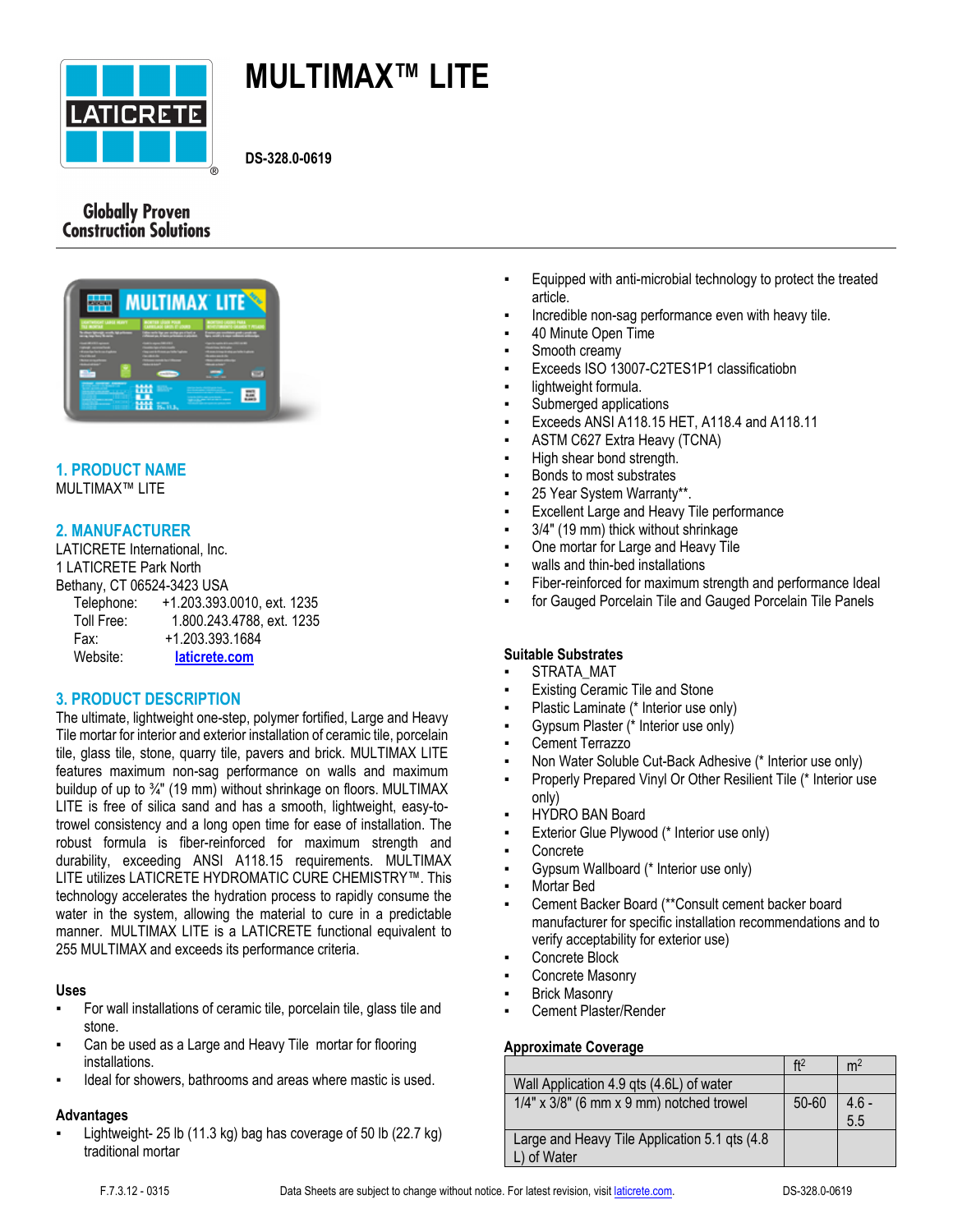|                                                  | ft <sup>2</sup> | m <sup>2</sup> |
|--------------------------------------------------|-----------------|----------------|
| $1/2$ " x $1/2$ " (12 mm x 12 mm) notched trowel | $40 -$          | $3.7 -$        |
|                                                  | 50              | 4.6            |
| Thin Bed Applications-5.3 qts (5 L) of Water     |                 |                |
| $1/4"$ x $1/4"$ (6 mm x 6 mm) notched trowel     | $85 -$          | $7.9 -$        |
|                                                  | 95              | 8.8            |
| $1/4"$ x $3/8"$ (6 mm x 9 mm) notched trowel     | $60 -$          | $5.5 -$        |
|                                                  | 70              | 6.5            |

#### **Limitations**

- Not for use directly over particle board, luan, Masonite® or hardwood floors.
- For veneer installations using this product, consult local building code requirements regarding limitations and installation system specifications.
- Adhesives/mastics, mortars and grouts for ceramic tile, pavers, brick and stone are not replacements for waterproofing membranes. When a waterproofing membrane is required, use a LATICRETE® Waterproofing Membrane (see Section 10 FILING SYSTEM).
- Suitable for use with glass tile only when used as a thin bed adhesive. Maximum adhesive mortar thickness not to exceed 3/16" ( 4.7mm). Follow glass tile manufacturers installation instructions.

#### **Cautions**

- Consult SDS for safety information.
- Some marbles and other natural stone have low flexural strength and might not be suitable for installation over wood floors.
- Use LATAPOXY<sup>®</sup> 300 Adhesive for installing green marble or water sensitive stone and agglomerates, and resin backed tiles and stones.
- During cold weather, protect finished work from traffic until fully cured.
- For white and light-colored stones, use MULTIMAX LITE (white).

## **4. TECHNICAL DATA**

#### **Applicable Standard**

- **ANSI A118.15**
- ANSI A118.11
- **ANSI A118.4**
- ISO 13007-1

## **Physical Properties**

| <b>Test</b>                     | <b>Test Method</b> | <b>Results</b>  |
|---------------------------------|--------------------|-----------------|
| 7 day Water Immersion Shear     | <b>ANSI</b>        | 350-450 psi     |
| Strength, Porcelain Mosaic Tile | A118.15            | $(2.41 - 3.10)$ |
|                                 | 7.2.4              | MPa)            |
| 28 day Shear Bond, Porcelain    | <b>ANSI</b>        | 500-600 psi     |
| Mosaic Tile                     | A118.15            | $(3.45 - 4.14)$ |
|                                 | 7.2.5              | MPa)            |
| 28 day Shear Bond, Quarry       | <b>ANSI</b>        | 180-250 psi (   |
| Tile/Plywood                    | A118.11            | 1.24-1.72       |
|                                 | 4.1.1.2            | MPa)            |
| Sag on Wall                     | <b>ANSI</b>        | $0 \text{ mm}$  |
|                                 | A118.4.6.0         |                 |
| 28 day Cure Tensile Adhesive    | ISO 13007-         | 1.5-2.0 Mpa     |
| Strength                        | 4.44.2             |                 |

| <b>Test</b>                       | <b>Test Method</b> | <b>Results</b> |
|-----------------------------------|--------------------|----------------|
| 7 day Cure 21 day Water           | ISO 13007-         | 1.0-1.5 Mpa    |
| <b>Immersion Tensile Adhesive</b> | 4.44.3             |                |
| Strength                          |                    |                |
| 14 day Cure 14 Day Heat Age       | ISO 13007-         | 1.5-2.0 MPa    |
| Tensile Adhesive Strength         | 4.44.4             |                |
| 7 day Cure 21 Day Water           | ISO 13007-         | 1.0-1.5 Mpa    |
| Immersion 25 Freeze/Thaw          | 4.44.5             |                |
| <b>Cycle Tensile Adhesive</b>     |                    |                |
| Strength                          |                    |                |
| <b>Transverse Deformation</b>     | ISO 13007-         | $3.0 - 3.5$    |
|                                   | 4.44.5             |                |

#### **Working Properties**

| <b>Property Name</b>     | <b>Property Value</b> |
|--------------------------|-----------------------|
| Open Time @ 70° F (21°C) | 40 Minutes            |
| Pot Life @ 70° F (21°C)  | 4 hours               |
| Time To Traffic          | 24 hours              |

Specifications subject to change without notification. Results shown are typical but reflect test procedures used. Actual field performance will depend on installation methods and site conditions.

## **5. INSTALLATION**

Surface Preparation All surfaces should be between 40°F (4°C) and 90°F (32°C) and structurally sound, clean and free of all dirt, oil, grease, paint, concrete sealers or curing compounds. Rough or uneven concrete surfaces should be made smooth with a LATICRETE latex fortified underlayment or leveling mortar to provide a proper finish. Dry, dusty concrete slabs or masonry should be dampened and excess water swept off. Installation may be made on a damp surface. New concrete slabs shall be damp cured and 28 days old before application. All slabs must be plumb and true to within 1/4" (6 mm) in 10 ft (3 m). Expansion joints shall be provided through the tile work from all construction or expansion joints in the substrate. Follow ANSI specification A108.01–3.7 "Requirements For Movement Joints: Preparations by Other Trades" or TCNA detail EJ-171 "Movement Joints—Vertical & Horizontal". Do not cover expansion joints with mortar. Installer must verify that deflection under all live, dead and impact loads of interior plywood floors does not exceed industry standards of L/360 for ceramic tile and brick or L/480 for stone installations where L=span length. Minimum construction for interior plywood floors. SUBFLOOR: 5/8" (15 mm) thick exterior glue plywood, either plain with all sheet edges blocked or tongue and groove, over bridged joints spaced 16" (400 mm) o.c. maximum; fasten plywood 6" (150 mm) o.c. along sheet ends and 8" (200 mm) o.c. along intermediate supports with 8d ring-shank, coated or hot dip galvanized nails (or screws); allow 1/8" (3 mm) between sheet ends and 1/4" (6 mm) between sheet edges at the perimeter; all sheet ends must be supported by a framing member; glue sheets to joints with construction adhesive. UNDERLAYMENT: 5/8" (15 mm) thick exterior glue plywood fastened 6" (150 mm) o.c. along sheet ends and 8" (200 mm) o.c. in the panel field (both directions) with 8d ring shank, coated or hot dip galvanized nails (or screws); allow 1/8" (3mm) to 1/4" (6 mm) between sheets and 1/4" (6 mm) between sheet edges and any abutting surfaces; offset underlayment joints from joints in subfloor and stagger joints between sheet ends; glue underlayment to subfloor with construction adhesive. Refer to Technical Data Sheet 152 "Bonding Ceramic Tile,